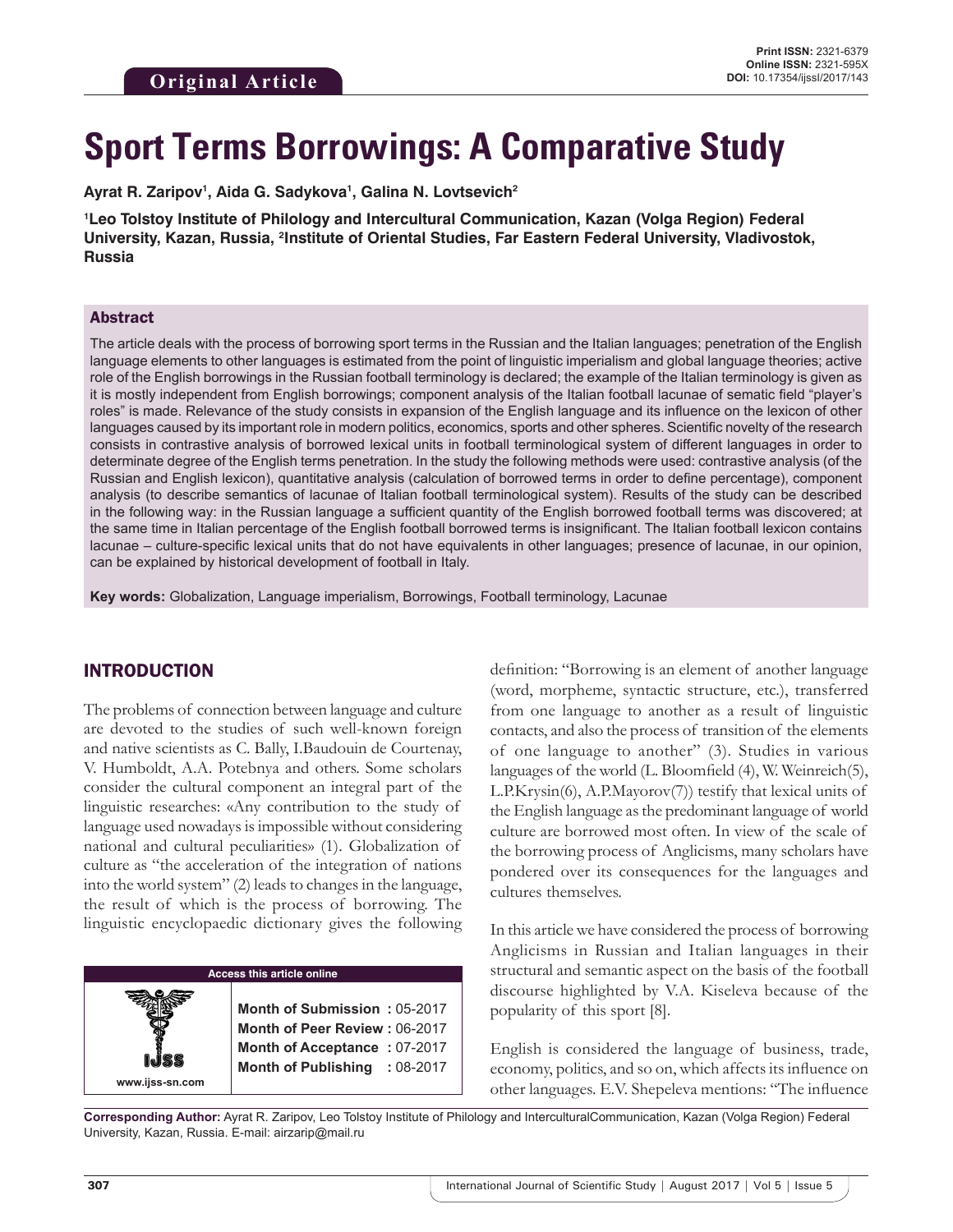of one language on the other is always due to historical reasons, for example, wars, travel, trade, which leads to more or less close interaction of different languages" (9). In our opinion, it is worth adding that the media is an important reason for the active interaction of the English language with other languages in modern society, as this is the most popular way of conveying information.

## METHODS AND MATERIALS

Borrowings as a result of language contacts, that is, "speech communication between two language collectives (10) can be considered a stumbling block between two points of view on the leading position of the English language in the world. The first belongs to R. Phillipson, who introduced the scientific term "linguistic imperialism," by which he meant "domination, conditioned by the establishment and constant support of structural and cultural inequalities between English and other languages" (11). The main argument of the defenders of this theory is that "uncritical borrowing of cultural patterns and patterns of behaviour leads to a loss of cultural identity" (12). The opposite point of view is expressed in the work of D. Crystal "English as a global language," in which he expresses the idea of "the naturalness of the process of strengthening the role of English and its beneficial influence on the progress of the post-modern world" (13).

Modern football terminology, regardless of a language, is full of English-language terms. This is caused, as Shutova A.Y. asserts, by the following reasons:

- The need to name a new sport (curling, squash);
- The need to distinguish concepts of similar content (runner and sprinter - short runner);
- The need for specialization of concepts (referee and referee - sports judge);
- The replacement of word combinations in one word (streetball - this is street basketball, stayer - runner for long distances);
- Perception of a foreign language as more prestigious, better sounding (bol, set);
- The use of borrowed words in the speech of authoritative personalities during popular TV programs, in articles of newspapers and magazines (14).

It should be noted that if the first four reasons are caused by the objective need for nomination and differentiation, the latter two are of a psychological nature, while our research shows that they are the most important in the process of borrowing.

We provide statistical information on the number of English borrowings in football terminology in Russian and Italian languages (football, goal, goalie, winger, forward). 50 articles of Russian football media (Sport-express.ru, Sovsport.ru, Soccer.ru) and 50 articles of Italian football media (Tuttosport.com, Gazzetta.it) were selected with the method of continuous selection.

## RESULTS

A comparative table that presents a quantitative analysis of the borrowing of football terms from English is given below:

In the following tables the examples of borrowed football terms are given.

According to Table 1, football terminology of the Russian language has experienced the most significant influence of English football terminology. It should be noted that in Russian there is a complete borrowing, that is, "it is adopted as a form (using the method of transcription), and the value of the lexical unit" (15). Here is an example of a component analysis of the term "Offside". "A player is in an offside position, when he or she is in the middle of the opponents' half of the pitch and closer to the opponents'goal line than both the ball and the second-to-last opponent (usually the last defensive player in front of The goalkeeper)"(16). Component analysis allows us to distinguish the "position" archiseme and the differential seme "closer to the opponents' goal line than both the ball and the secondto-last opponent", which completely coincide with the semantics of the term in Russian: "The player is in the offside position if he is closer to the opponent's goal line than the ball and the penultimate player of the opponent, including the goalkeeper" (17). In Russian, there are units that can replace borrowing (e.g. winger - flang attacking midfielder), but due to the prestige of borrowing and the replacement of word combinations with one word, English options are preferable.

According to Table 1-4, the amount of borrowing in Italian is 15%. Thus, the originally Italian football terms are 85%.

The peculiarity of the terminology of Italian football can be traced to the example of both the structure (the preservation of the primordially Italian form of the word) and the semantics of lexical units that are lacunae in the English language, that is "what in some languages and cultures are referred to as "separate units", but in others is not fixed in a certain expression" (18). To do this, we carried out a component analysis - the decomposition of the meaning into minimal semantic components - of some Italian soccer terms of the semantic field "the role of players", chosen due to the fact that from the entire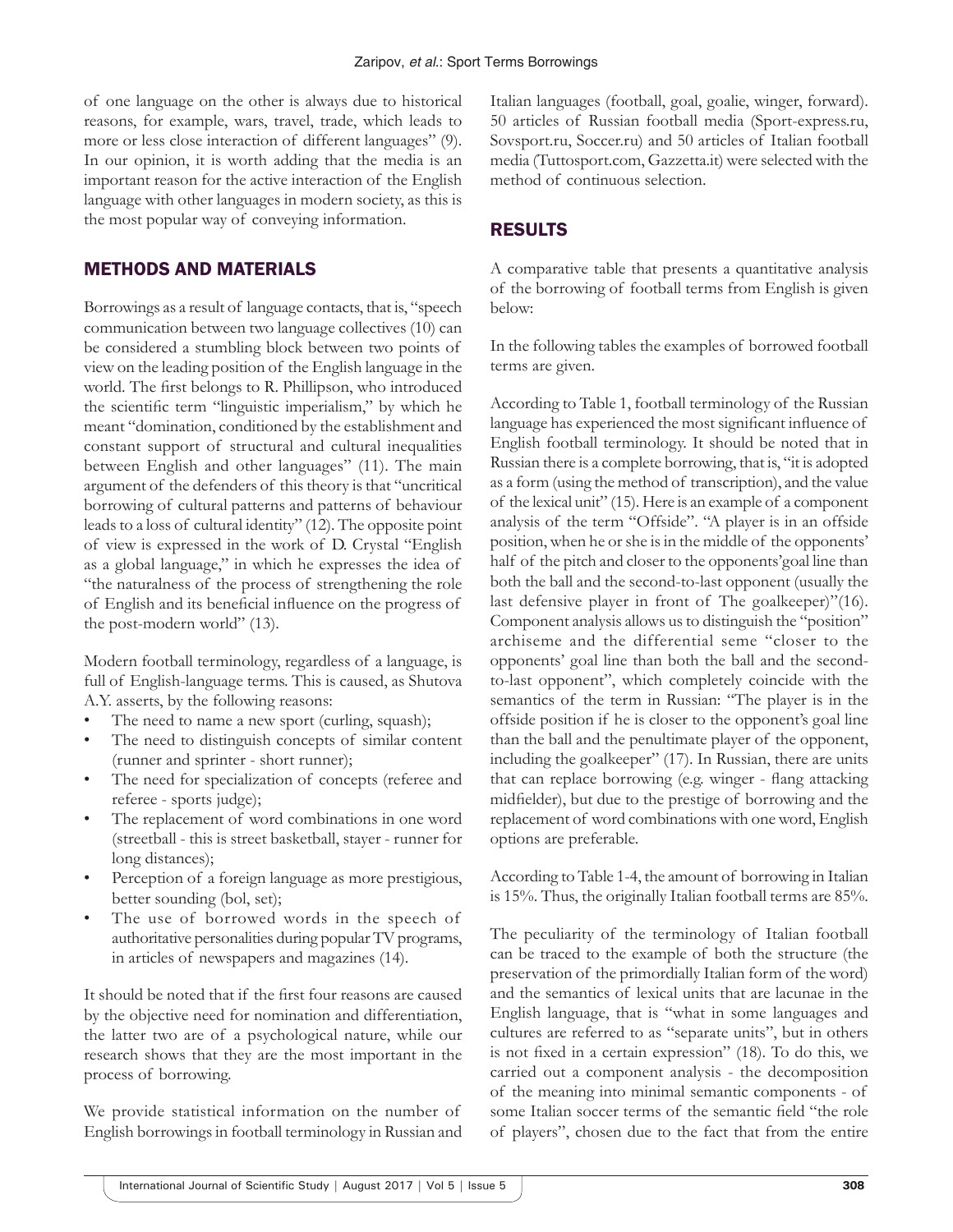#### **Table 1: Borrowed football terms from English in Russian and Italian**

| Language                              | <b>Russian</b> | <b>Italian</b> |
|---------------------------------------|----------------|----------------|
| Amount of borrowings from the English | 42%            | 15%            |
| language $(\%)$                       |                |                |

#### **Table 2: Borrowed football terms from English in Russian**

| <b>English</b><br><b>Russian</b> |              |
|----------------------------------|--------------|
| Match                            | Матч         |
| Offside                          | Оффсайд      |
| Goalkeeper                       | Голкипер     |
| Inside                           | Инсайд       |
| Winger                           | Вингер       |
| Box-to-box                       | Бокс-ту-бокс |
| Stopper                          | Стоппер      |

#### **Table 3: Comparison of Italian, English and Russian football terms**

| Английский язык | Итальянский язык | Русский язык    |
|-----------------|------------------|-----------------|
| Coach           | Allenatore       | Коуч            |
| Fans            | Tifosi           | Фанат           |
| League          | Serie            | Лига            |
| Secondteam      | Primavera        | Второй состав   |
| Offside         | Fuorigioco       | Оффсайд         |
| Referee         | Arbitro          | Рефери, арбитр  |
| Shot            | Calcio           | Удар            |
| Corner          | Calciod'angolo   | Корнер, угловой |
| Penalty         | Calciodirigore   | Пенальти        |
| Championship    | Scudetto         | Чемпионат       |

#### **Table 4: Correspondence of English football terms of sematic field "football players' roles" in the Italian language**

| <b>English</b> | <b>Italian</b> | <b>Russian</b>  |
|----------------|----------------|-----------------|
| Coach          | Allenatore     | Коуч            |
| Fans           | Tifosi         | Фанат           |
| League         | Serie          | Лига            |
| Secondteam     | Primavera      | Второй состав   |
| Offside        | Fuorigioco     | Оффсайд         |
| Referee        | Arbitro        | Рефери, арбитр  |
| Shot           | Calcio         | Удар            |
| Corner         | Calciod'angolo | Корнер, угловой |
| Penalty        | Calciodirigore | Пенальти        |
| Championship   | Scudetto       | Чемпионат       |

football terminology system this semantic field has the least clear boundaries of semantics, which entails significant differences in meaning in different languages.

In English there is the term "playmaker", which means a football player whose main function is to pass to partners. At the same time in Italian there are several options that are similar in meaning to the term "playmaker", for example, the terms "regista", "trequartista" and "fantasista", which, however, have some differences:

- Regista a midfielder organizes the game of the team, the team's support, which is closer to the defensive line, the equivalent in English is the term "Deep-lying playmaker";
- Trequartista a midfielder, playing the role of raspasovschika and located between the zones of attack and midfield, in the so-called line at trequarti zone - in the English "attacking midfielder";
- Fantasista an attacking player, creator, largely or completely freed from defensive duties - "playmaker".

Despite the existence of a common archiseme (playercreator), each term is distinguished by differential semes ("closer to the defensive line", "between attack zones and midfields", "freed from defensive duties").

Another example of the lacuna is the term "Mediano", which does not coincide with the analogues of the English language. "Mediano" - 1) central midfielder, 2) aimed primarily at defensive actions. In English, there is the concept of defensive midfielder, a defensive midfielder, but he is already the term "mediano" and the term "medianoincontrista" corresponds to him.

# **DISCUSSION**

The historical aspect is important in the process of borrowing lexical units. Speaking about the specifics of Italian football, the book "The History of Italian Football" is worth mentioning, whose authors Y. Dashkovskaya, P.Chayalo and Y. Shevchenko, assume that "only Italy has always remained faithful to its schemes and ideas" (19), thus preserving the football traditions. Terminology and its authenticity depends, thus, on cultural background of the sphere.

# **CONCLUSIONS**

Thus, the borrowing of English football terms by other languages, including Russian, is a consequence of the globalization of culture and, consequently, the development of language contacts which can be viewed as a positive or negative trend. At the same time, the semantic analysis of the units of the Italian terminology football system has shown the ability to preserve the national and cultural identity in the context of globalization.

## ACKNOWLEDGEMENTS

The work is performed according to the Russian Government Program of Competitive Growth of Kazan Federal University.